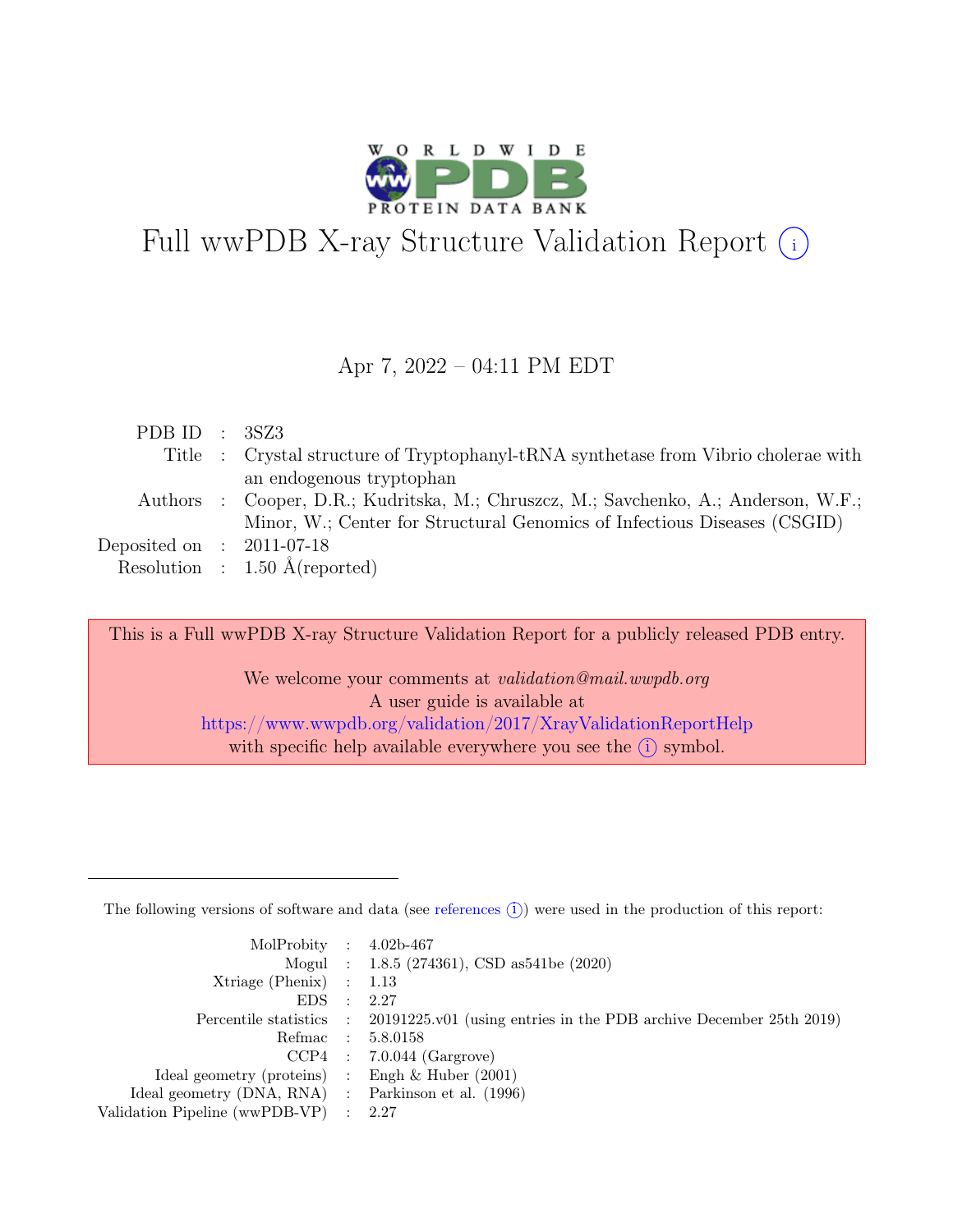# 1 Overall quality at a glance  $(i)$

The following experimental techniques were used to determine the structure: X-RAY DIFFRACTION

The reported resolution of this entry is 1.50 Å.

Percentile scores (ranging between 0-100) for global validation metrics of the entry are shown in the following graphic. The table shows the number of entries on which the scores are based.



| Metric                | Whole archive<br>$(\#Entries)$ | Similar resolution<br>$(\# \text{Entries}, \text{ resolution range}(\AA))$ |
|-----------------------|--------------------------------|----------------------------------------------------------------------------|
| $\mathrm{R}_{free}$   | 130704                         | $2936(1.50-1.50)$                                                          |
| Clashscore            | 141614                         | $3144(1.50-1.50)$                                                          |
| Ramachandran outliers | 138981                         | $3066(1.50-1.50)$                                                          |
| Sidechain outliers    | 138945                         | $3064(1.50-1.50)$                                                          |
| RSRZ outliers         | 127900                         | 2884 (1.50-1.50)                                                           |

The table below summarises the geometric issues observed across the polymeric chains and their fit to the electron density. The red, orange, yellow and green segments of the lower bar indicate the fraction of residues that contain outliers for  $\geq$ =3, 2, 1 and 0 types of geometric quality criteria respectively. A grey segment represents the fraction of residues that are not modelled. The numeric value for each fraction is indicated below the corresponding segment, with a dot representing fractions <=5% The upper red bar (where present) indicates the fraction of residues that have poor fit to the electron density. The numeric value is given above the bar.

| Mol      | $\gamma$ hain | Length | Quality of chain |    |
|----------|---------------|--------|------------------|----|
| <b>.</b> |               | ∩ ⊿ ∹  | $7\%$<br>92%     | 7% |

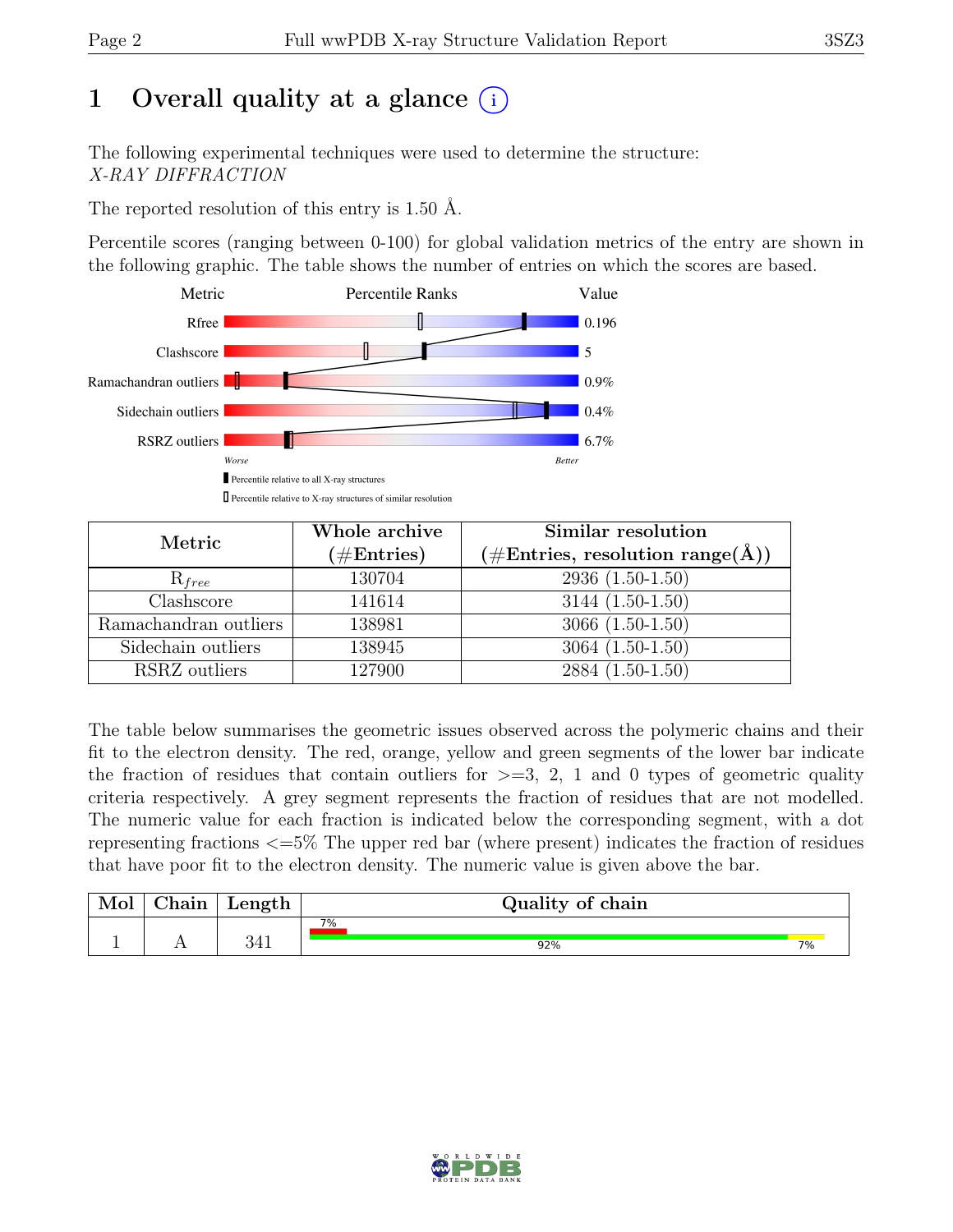# 2 Entry composition  $(i)$

There are 4 unique types of molecules in this entry. The entry contains 3231 atoms, of which 0 are hydrogens and 0 are deuteriums.

In the tables below, the ZeroOcc column contains the number of atoms modelled with zero occupancy, the AltConf column contains the number of residues with at least one atom in alternate conformation and the Trace column contains the number of residues modelled with at most 2 atoms.

• Molecule 1 is a protein called Tryptophanyl-tRNA synthetase.

| Mol | ⊤ Chain <sup>+</sup> | Residues | Atoms         |          |   | $\text{ZeroOcc}$   AltConf   Trace |  |  |  |
|-----|----------------------|----------|---------------|----------|---|------------------------------------|--|--|--|
|     |                      | 341      | Total<br>2783 | 1754 479 | N | 534                                |  |  |  |

There are 3 discrepancies between the modelled and reference sequences:

|     | Chain   Residue   Modelled   Actual | Comment | Reference                         |
|-----|-------------------------------------|---------|-----------------------------------|
| -7  | SER.                                |         | expression tag $\vert$ UNP Q9KNV7 |
| - 1 | ASN.                                |         | expression tag   UNP Q9KNV7       |
|     |                                     |         | expression tag   UNP Q9KNV7       |

• Molecule 2 is TRYPTOPHAN (three-letter code: TRP) (formula:  $C_{11}H_{12}N_2O_2$ ).



|  | $\blacksquare$ Mol $\vert$ Chain $\vert$ Residues $\vert$ | Atoms   |  |  | ZeroOcc   AltConf |  |
|--|-----------------------------------------------------------|---------|--|--|-------------------|--|
|  |                                                           | Total C |  |  |                   |  |

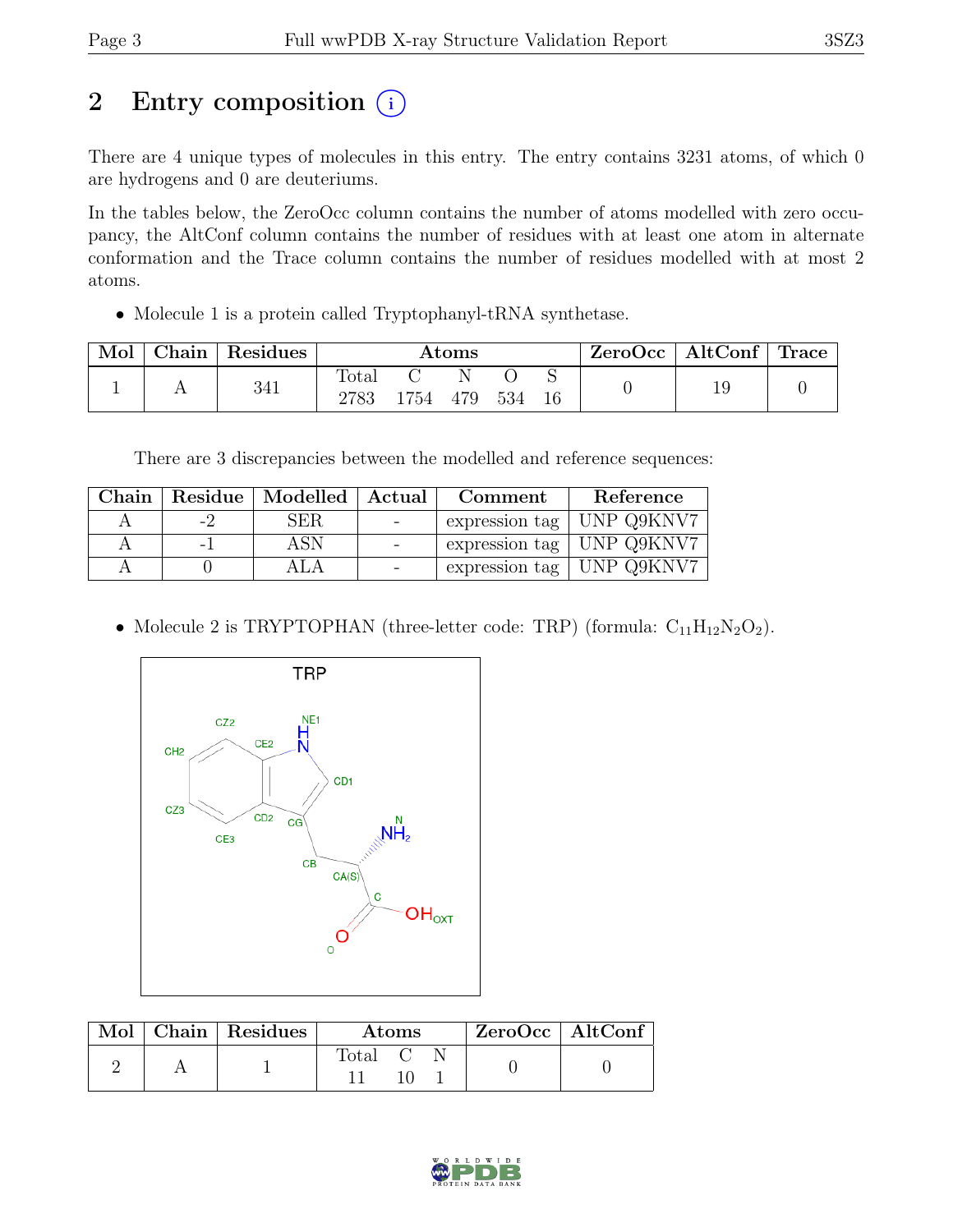• Molecule 3 is GLYCEROL (three-letter code: GOL) (formula:  $C_3H_8O_3$ ).



|  | Mol   Chain   Residues | Atoms        | $ZeroOcc$   AltConf |
|--|------------------------|--------------|---------------------|
|  |                        | <b>Total</b> |                     |

 $\bullet\,$  Molecule 4 is water.

|  | $\text{Mol}$   Chain   Residues | <b>Atoms</b> | ZeroOcc   AltConf |  |
|--|---------------------------------|--------------|-------------------|--|
|  |                                 | Total        |                   |  |

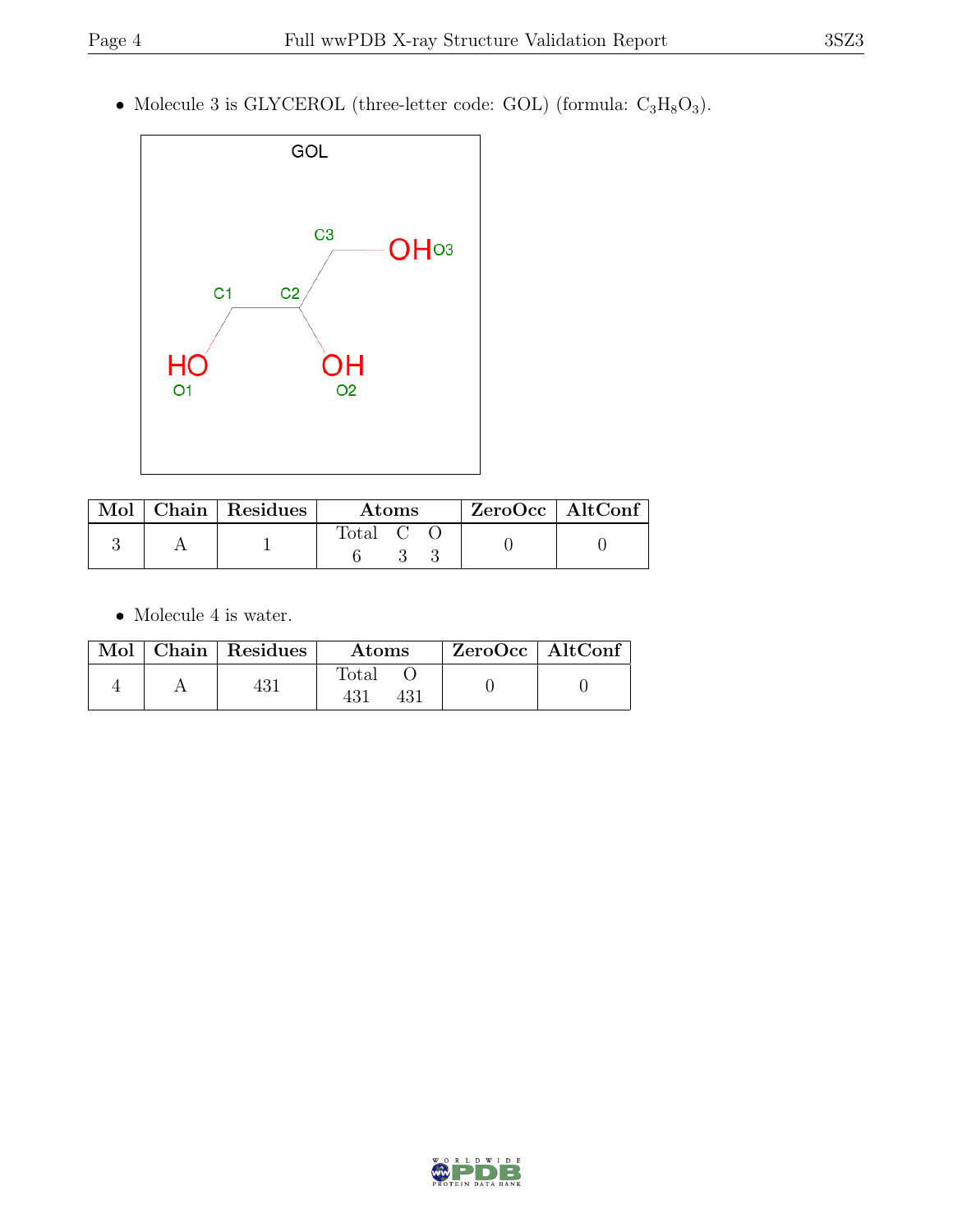# 3 Residue-property plots  $(i)$

These plots are drawn for all protein, RNA, DNA and oligosaccharide chains in the entry. The first graphic for a chain summarises the proportions of the various outlier classes displayed in the second graphic. The second graphic shows the sequence view annotated by issues in geometry and electron density. Residues are color-coded according to the number of geometric quality criteria for which they contain at least one outlier:  $green = 0$ , yellow  $= 1$ , orange  $= 2$  and red  $= 3$  or more. A red dot above a residue indicates a poor fit to the electron density (RSRZ > 2). Stretches of 2 or more consecutive residues without any outlier are shown as a green connector. Residues present in the sample, but not in the model, are shown in grey.

• Molecule 1: Tryptophanyl-tRNA synthetase



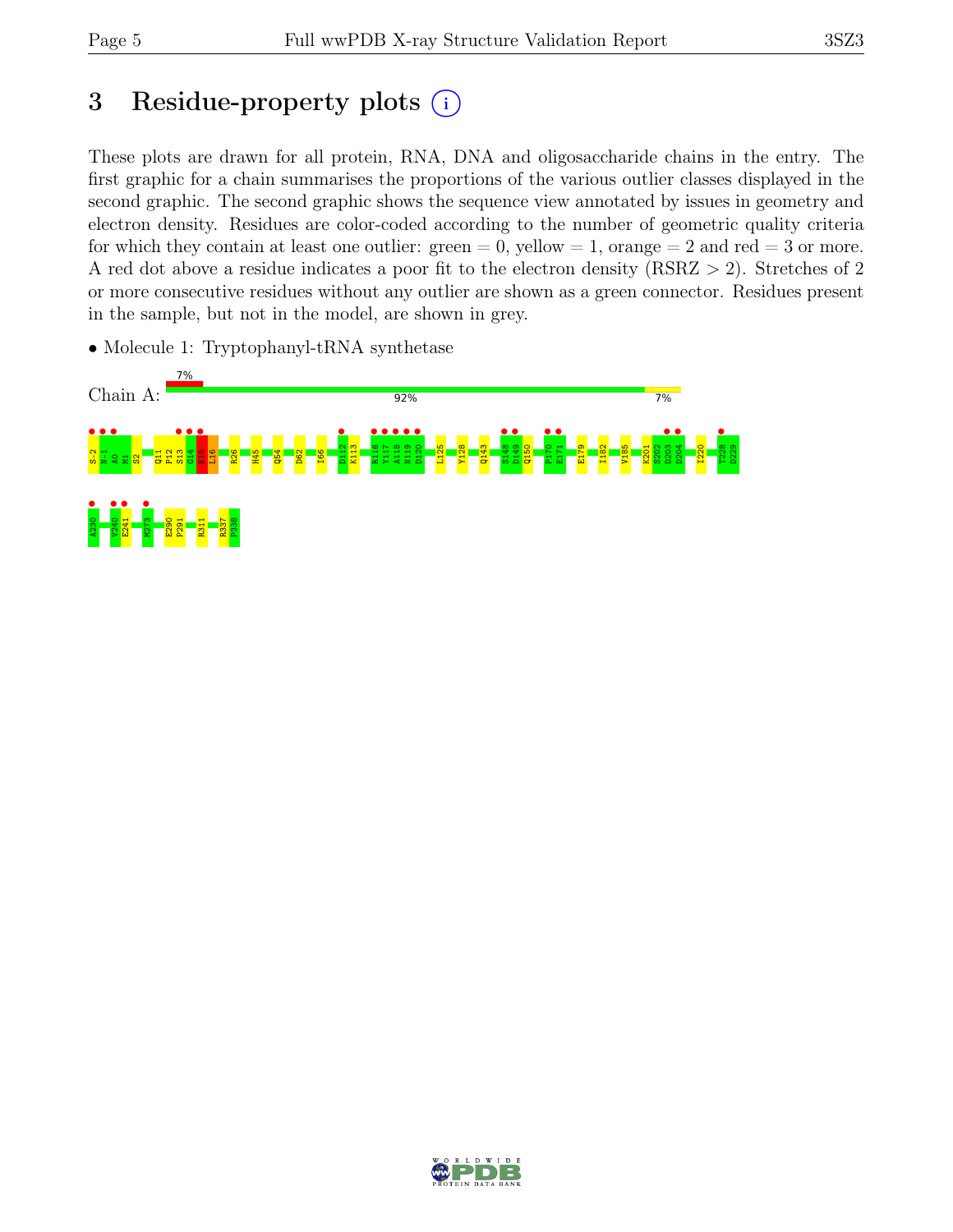# 4 Data and refinement statistics  $(i)$

| Property                                                         | Value                                                       | <b>Source</b> |
|------------------------------------------------------------------|-------------------------------------------------------------|---------------|
| Space group                                                      | $P\overline{21\ 21\ 2}$                                     | Depositor     |
| Cell constants                                                   | $94.05\text{\AA}$<br>$76.02\text{\AA}$<br>$47.04\text{\AA}$ | Depositor     |
| a, b, c, $\alpha$ , $\beta$ , $\gamma$                           | $90.00^\circ$<br>$90.00^\circ$<br>$90.00^\circ$             |               |
| Resolution $(A)$                                                 | 26.09<br>1.50<br>$\equiv$                                   | Depositor     |
|                                                                  | 26.09<br>$-1.50$                                            | <b>EDS</b>    |
| $%$ Data completeness                                            | $99.2(26.09-1.50)$                                          | Depositor     |
| (in resolution range)                                            | 99.2 (26.09-1.50)                                           | <b>EDS</b>    |
| $R_{merge}$                                                      | 0.04                                                        | Depositor     |
| $\mathrm{R}_{sym}$                                               | (Not available)                                             | Depositor     |
| $\langle I/\sigma(I) \rangle$ <sup>1</sup>                       | $2.55$ (at 1.50Å)                                           | Xtriage       |
| Refinement program                                               | <b>REFMAC</b>                                               | Depositor     |
| $R, R_{free}$                                                    | 0.160<br>0.179<br>$\ddot{\phantom{0}}$                      | Depositor     |
|                                                                  | $0.175$ ,<br>0.196                                          | DCC           |
| $R_{free}$ test set                                              | $2745$ reflections $(5.08\%)$                               | wwPDB-VP      |
| Wilson B-factor $(A^2)$                                          | 16.2                                                        | Xtriage       |
| Anisotropy                                                       | 0.382                                                       | Xtriage       |
| Bulk solvent $k_{sol}(\text{e}/\text{A}^3), B_{sol}(\text{A}^2)$ | $0.38$ , 42.0                                               | <b>EDS</b>    |
| L-test for $\overline{\text{twinning}}^2$                        | $< L >$ = 0.50, $< L^2 >$ = 0.33                            | Xtriage       |
| Estimated twinning fraction                                      | $\overline{\text{No}}$ twinning to report.                  | Xtriage       |
| $F_o, F_c$ correlation                                           | 0.96                                                        | <b>EDS</b>    |
| Total number of atoms                                            | 3231                                                        | wwPDB-VP      |
| Average B, all atoms $(A^2)$                                     | 22.0                                                        | wwPDB-VP      |

Xtriage's analysis on translational NCS is as follows: The largest off-origin peak in the Patterson function is 5.31% of the height of the origin peak. No significant pseudotranslation is detected.

<sup>&</sup>lt;sup>2</sup>Theoretical values of  $\langle |L| \rangle$ ,  $\langle L^2 \rangle$  for acentric reflections are 0.5, 0.333 respectively for untwinned datasets, and 0.375, 0.2 for perfectly twinned datasets.



<span id="page-5-1"></span><span id="page-5-0"></span><sup>1</sup> Intensities estimated from amplitudes.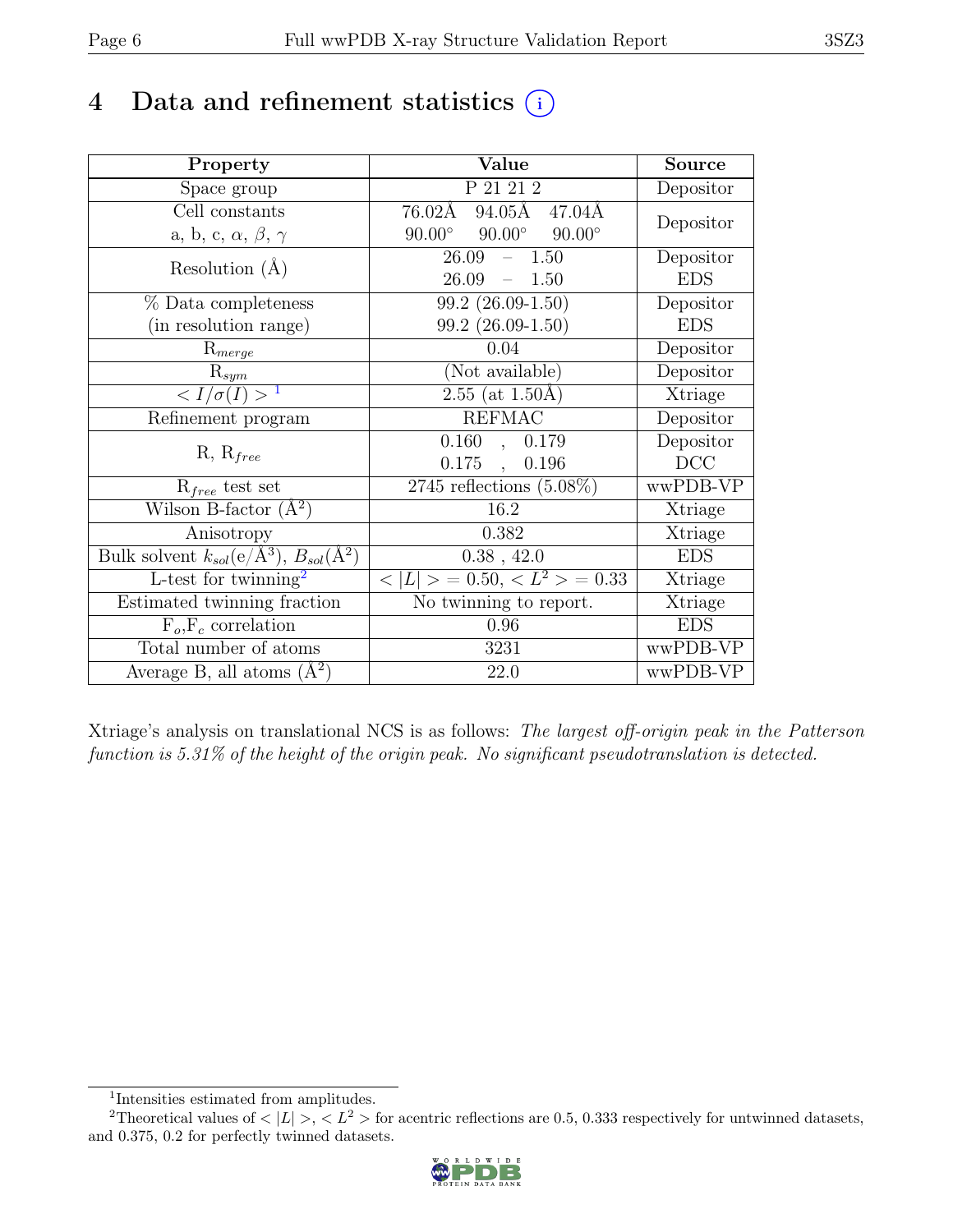# 5 Model quality  $(i)$

## 5.1 Standard geometry  $(i)$

Bond lengths and bond angles in the following residue types are not validated in this section: GOL

The Z score for a bond length (or angle) is the number of standard deviations the observed value is removed from the expected value. A bond length (or angle) with  $|Z| > 5$  is considered an outlier worth inspection. RMSZ is the root-mean-square of all Z scores of the bond lengths (or angles).

| $Mol$   Chain |      | Bond lengths                  | Bond angles |                    |  |
|---------------|------|-------------------------------|-------------|--------------------|--|
|               |      | RMSZ $ $ # $ Z $ > $5$   RMSZ |             | $\# Z  > 5$        |  |
|               | 0.57 | 0/2843                        | 0.70        | $3/3859$ $(0.1\%)$ |  |

Chiral center outliers are detected by calculating the chiral volume of a chiral center and verifying if the center is modelled as a planar moiety or with the opposite hand.A planarity outlier is detected by checking planarity of atoms in a peptide group, atoms in a mainchain group or atoms of a sidechain that are expected to be planar.

|  | $\lceil$ Mol $\lceil$ Chain $\rceil$ #Chirality outliers $\rceil$ #Planarity outliers $\rceil$ |
|--|------------------------------------------------------------------------------------------------|
|  |                                                                                                |

There are no bond length outliers.

All (3) bond angle outliers are listed below:

| Mol | Chain | $\operatorname{Res}% \left( \mathcal{N}\right) \equiv\operatorname{Res}(\mathcal{N}_{0})\cap\mathcal{N}_{1}$ | Type       | Atoms               |      | $\bullet$ Observed $({}^o)$   Ideal $({}^o)$ |        |
|-----|-------|--------------------------------------------------------------------------------------------------------------|------------|---------------------|------|----------------------------------------------|--------|
|     |       | 311                                                                                                          | ARG-       | NE-CZ-NH1           | 7.00 | 123.80                                       | 120.30 |
|     |       | - 337[A]                                                                                                     | $\rm{ARG}$ | $NE- CZ-NH2$   5.23 |      | 122.92                                       | 120.30 |
|     |       | 337[B]                                                                                                       | $\rm{ARG}$ | $NE- CZ-NH2$        | 5.23 | 122.92                                       | 120.30 |

There are no chirality outliers.

All (1) planarity outliers are listed below:

|  |  | $\vert$ Mol $\vert$ Chain $\vert$ Res $\vert$ Type $\vert$ Group $\vert$ |
|--|--|--------------------------------------------------------------------------|
|  |  | $15[B]$ GLU Peptide                                                      |

### 5.2 Too-close contacts  $(i)$

In the following table, the Non-H and H(model) columns list the number of non-hydrogen atoms and hydrogen atoms in the chain respectively. The H(added) column lists the number of hydrogen atoms added and optimized by MolProbity. The Clashes column lists the number of clashes within

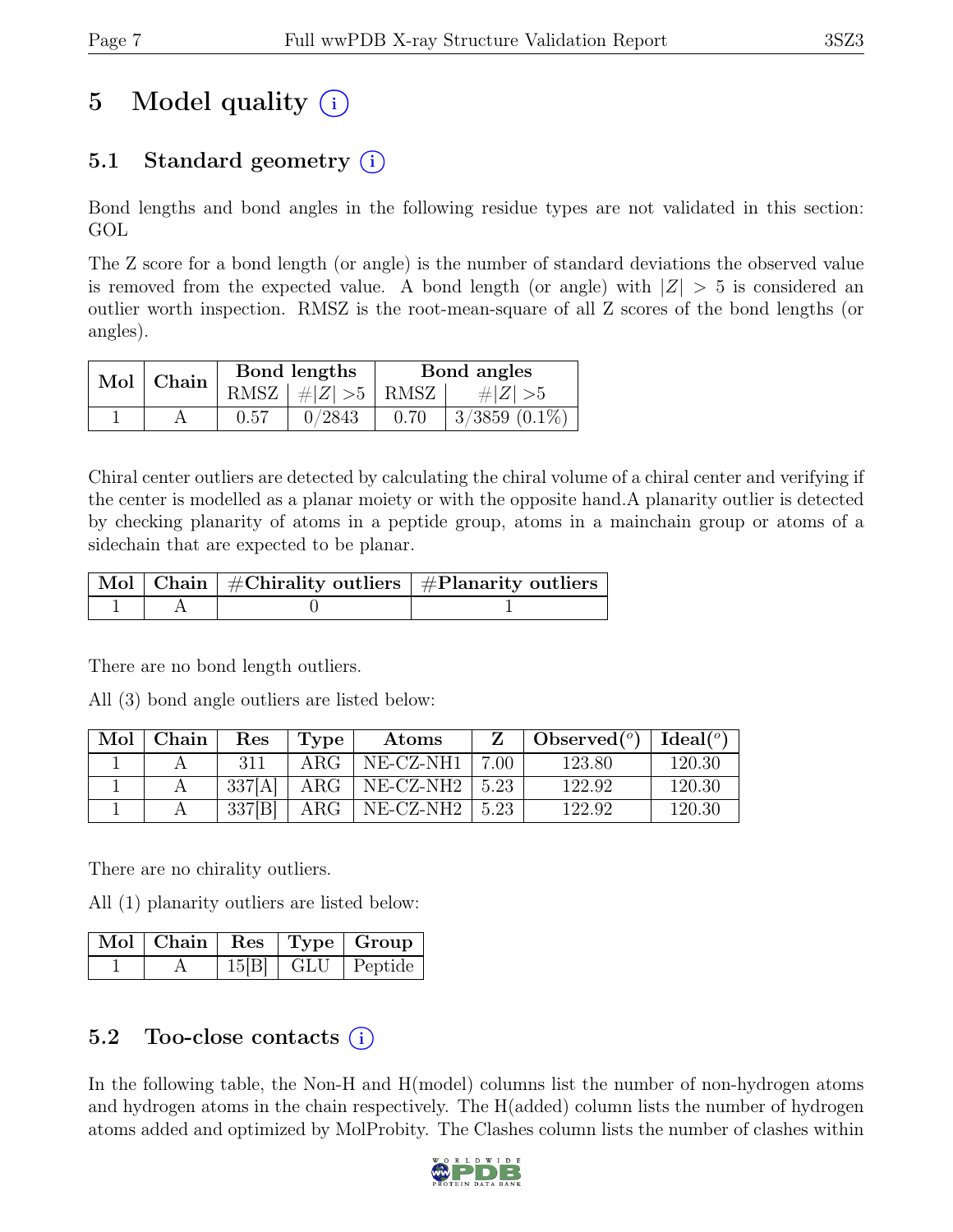|  |      |      |     | Mol   Chain   Non-H   H(model)   H(added)   Clashes   Symm-Clashes |
|--|------|------|-----|--------------------------------------------------------------------|
|  | 2783 | 2734 | -98 |                                                                    |
|  |      |      |     |                                                                    |
|  |      |      |     |                                                                    |
|  | 431  |      |     |                                                                    |
|  | 3231 | 2750 |     |                                                                    |

the asymmetric unit, whereas Symm-Clashes lists symmetry-related clashes.

The all-atom clashscore is defined as the number of clashes found per 1000 atoms (including hydrogen atoms). The all-atom clashscore for this structure is 5.

All (28) close contacts within the same asymmetric unit are listed below, sorted by their clash magnitude.

| Atom-1             | Atom-2                                  | Interatomic       | Clash         |  |
|--------------------|-----------------------------------------|-------------------|---------------|--|
|                    |                                         | distance $(A)$    | overlap $(A)$ |  |
| 1:A:15[B]:GLU:HG3  | 1:A:16[B]:LEU:N                         | 1.57              | 1.11          |  |
| 1:A:15[B]:GLU:HG3  | 1:A:16[B]:LEU:H                         | 1.03              | 1.10          |  |
| 1:A:113:LYS:CB     | 1:A:125:LEU:HD21                        | 1.95              | 0.96          |  |
| 1:A:15[B]:GLU:CG   | 1:A:16[B]:LEU:H                         | 1.80              | 0.94          |  |
| 1:A:13[B]:SER:HA   | 4:A:383:HOH:O                           | 1.77              | 0.83          |  |
| $1:$ A:11:GLN:NE2  | 4:A:405:HOH:O                           | 2.17              | 0.76          |  |
| 1:A:11:GLN:O       | $1:A:13[B]\cdot\overline{\text{SER}:N}$ | 2.18              | 0.76          |  |
| 1:A:45[A]:HIS:CD2  | 1:A:128[A]:TYR:HB2                      | 2.31              | 0.66          |  |
| 1: A:113: LYS: CB  | $1:$ A:125:LEU:CD2                      | 2.75              | 0.62          |  |
| 1:A:128[B]:TYR:HH  | 2:A:401:TRP:HD1                         | 1.49              | 0.60          |  |
| 1:A:54[B]:GLN:HG2  | 4:A:349:HOH:O                           | 2.02              | 0.60          |  |
| 1:A:15[B]:GLU:HB2  | 4:A:417:HOH:O                           | 2.03              | 0.58          |  |
| 1:A:45[A]:HIS:HD2  | 1:A:128[A]:TYR:HB2                      | 1.69              | 0.58          |  |
| 1:A:220:ILE:HD12   | 4: A:534:HOH:O                          | 2.03              | 0.58          |  |
| 1:A:26[A]:ARG:NH2  | 1:A:185:VAL:HG11                        | 2.21              | 0.56          |  |
| 1:A:182:ILE:HD11   | 4:A:749:HOH:O                           | 2.07              | 0.55          |  |
| 1:A:62:ASP:O       | 1:A:66[A]:ILE:HG13                      | 2.07              | 0.54          |  |
| 1:A:54[B]:GLN:CG   | 4: A:349:HOH:O                          | 2.58              | 0.51          |  |
| 1:A:11:GLN:OE1     | 2:A:401:TRP:HB2                         | 2.10              | 0.51          |  |
| 1:A:45[B]:HIS:HB2  | 1:A:128[B]:TYR:CZ                       | 2.46              | 0.50          |  |
| 1:A:128[B]:TYR:OH  | 2:A:401:TRP:HD1                         | 1.95              | 0.48          |  |
| 1:A:13[B]:SER:HB3  | 4:A:421:HOH:O                           | 2.16              | 0.46          |  |
| 1:A:16[A].LEU:HD23 | 1: A:201:LYS:HE3                        | 1.99              | 0.44          |  |
| $1:A:-2:SER:N$     | 1:A:2:SER:OG                            | 2.52              | 0.42          |  |
| 1: A:290: GLU:HB2  | 1:A:291:PRO:HD3                         | $\overline{2.01}$ | 0.41          |  |
| 1:A:45[B]:HIS:ND1  | 2:A:401:TRP:CA                          | 2.84              | 0.41          |  |
| 1: A:150: GLN: HG2 | 4:A:354:HOH:O                           | 2.20              | 0.41          |  |
| 1:A:143:GLN:HA     | $1:A:179[B]:\overline{GLU:O}$           | 2.21              | 0.40          |  |

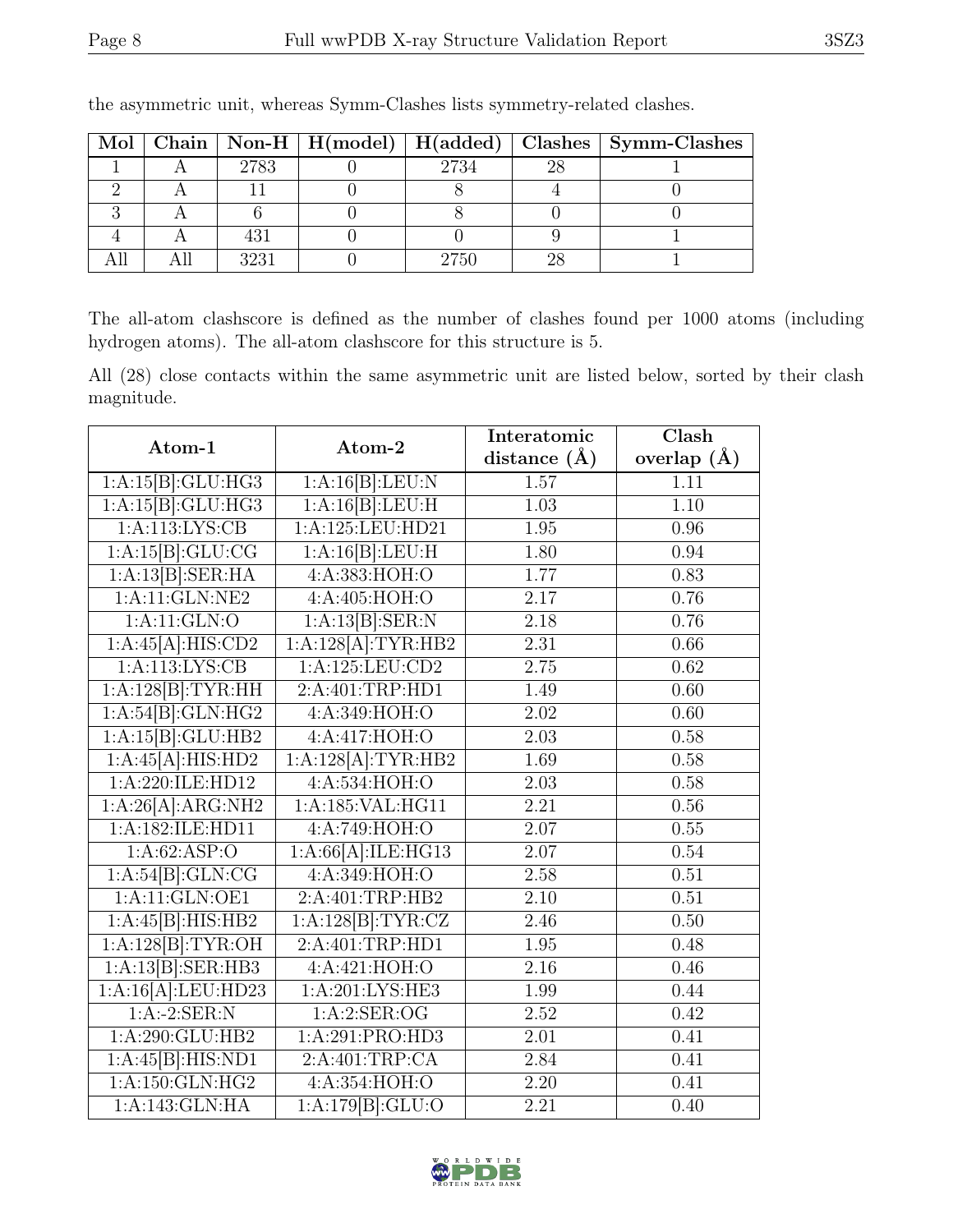All (1) symmetry-related close contacts are listed below. The label for Atom-2 includes the symmetry operator and encoded unit-cell translations to be applied.

| Atom-1 | Atom-2                               | Interatomic<br>distance $(\AA)$ | Clash<br>overlap $(A)$ |
|--------|--------------------------------------|---------------------------------|------------------------|
|        | 1:A:-2:SER:OG   4:A:417:HOH:O[4 456] | 2.01                            |                        |

### 5.3 Torsion angles  $(i)$

#### 5.3.1 Protein backbone  $(i)$

In the following table, the Percentiles column shows the percent Ramachandran outliers of the chain as a percentile score with respect to all X-ray entries followed by that with respect to entries of similar resolution.

The Analysed column shows the number of residues for which the backbone conformation was analysed, and the total number of residues.

| $\vert$ Mol $\vert$ Chain $\vert$ | Analysed                                            |  | Favoured   Allowed   Outliers   Percentiles |
|-----------------------------------|-----------------------------------------------------|--|---------------------------------------------|
|                                   | $359/341$ (105\%)   339 (94\%)   14 (4\%)   6 (2\%) |  | 9                                           |

All (6) Ramachandran outliers are listed below:

| Mol | Chain | Res              | <b>Type</b>             |
|-----|-------|------------------|-------------------------|
|     |       | 15[A]            | $\overline{\text{GLU}}$ |
|     |       | $15\overline{B}$ | <b>GLU</b>              |
|     |       | 16[A]            | LEU                     |
|     |       | 16[B]            | <b>LEU</b>              |
|     |       | 12[A]            | <b>PRO</b>              |
|     |       | 12               | <b>PRO</b>              |

#### 5.3.2 Protein sidechains  $(i)$

In the following table, the Percentiles column shows the percent sidechain outliers of the chain as a percentile score with respect to all X-ray entries followed by that with respect to entries of similar resolution.

The Analysed column shows the number of residues for which the sidechain conformation was analysed, and the total number of residues.

| Mol   Chain | Analysed                        |          | Rotameric   Outliers   Percentiles |       |
|-------------|---------------------------------|----------|------------------------------------|-------|
|             | $293/283$ (104\%)   292 (100\%) | $1(0\%)$ |                                    | 92 85 |

All (1) residues with a non-rotameric sidechain are listed below:

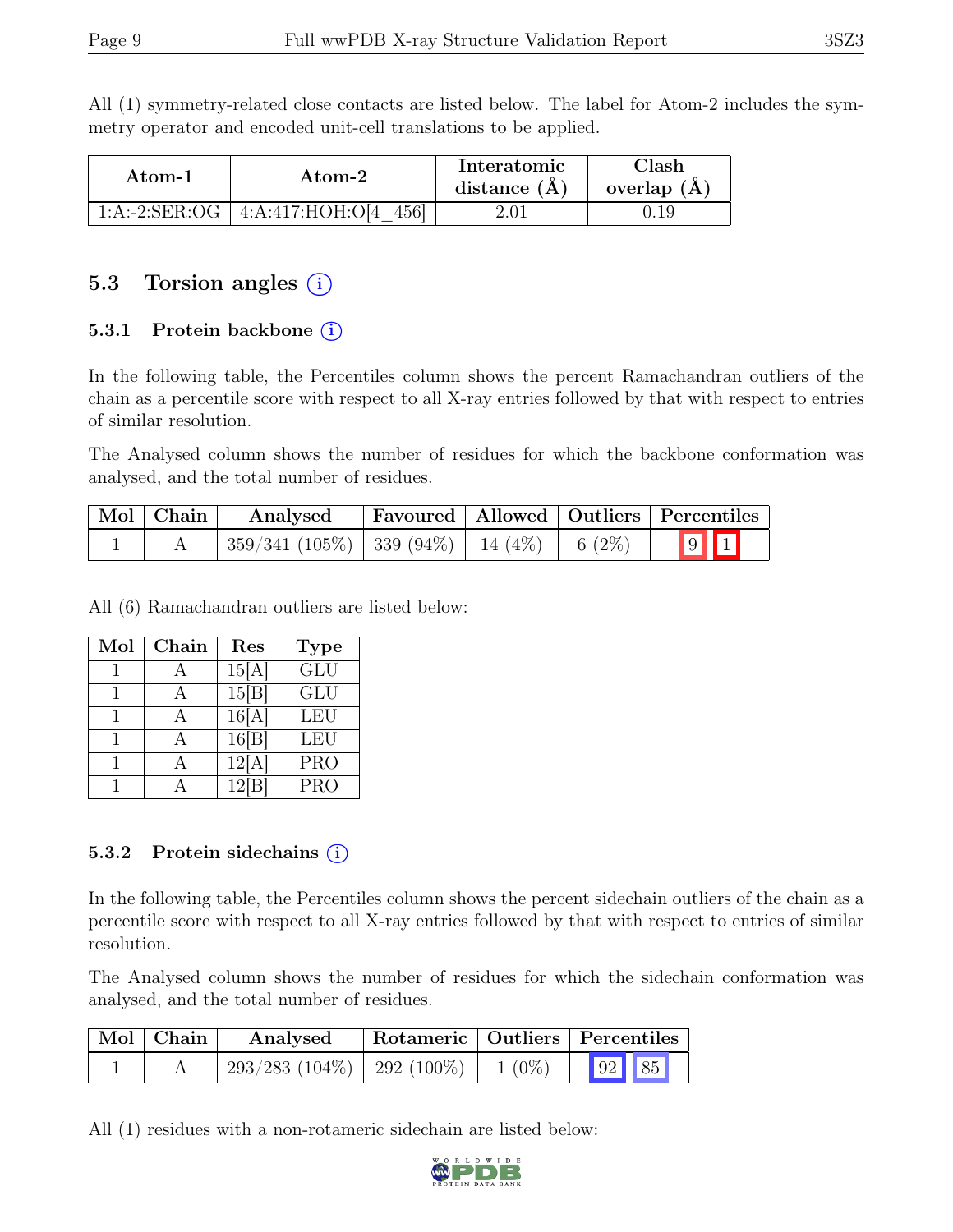| $Mol$   Chain   Res | <b>Type</b> |
|---------------------|-------------|
|                     | GE J        |

Sometimes sidechains can be flipped to improve hydrogen bonding and reduce clashes. There are no such sidechains identified.

#### 5.3.3 RNA  $(i)$

There are no RNA molecules in this entry.

### 5.4 Non-standard residues in protein, DNA, RNA chains (i)

There are no non-standard protein/DNA/RNA residues in this entry.

### 5.5 Carbohydrates (i)

There are no monosaccharides in this entry.

### 5.6 Ligand geometry  $(i)$

2 ligands are modelled in this entry.

In the following table, the Counts columns list the number of bonds (or angles) for which Mogul statistics could be retrieved, the number of bonds (or angles) that are observed in the model and the number of bonds (or angles) that are defined in the Chemical Component Dictionary. The Link column lists molecule types, if any, to which the group is linked. The Z score for a bond length (or angle) is the number of standard deviations the observed value is removed from the expected value. A bond length (or angle) with  $|Z| > 2$  is considered an outlier worth inspection. RMSZ is the root-mean-square of all Z scores of the bond lengths (or angles).

| Mol | $\vert$ Chain $\vert$ Res<br>Type |  | Link | Bond lengths |        |            | Bond angles |            |             |  |
|-----|-----------------------------------|--|------|--------------|--------|------------|-------------|------------|-------------|--|
|     |                                   |  |      |              | Counts | RMSZ       | Z <br>-#    | Counts     | <b>RMSZ</b> |  |
| ۰J  | $\rm GOL$                         |  | 402  | -            | d.d.d  | $\rm 0.41$ |             | b.b.b      | 72          |  |
|     | TRP                               |  | 401  | -            | ,12,16 | 1.72       | $'9\%$      | 12, 16, 22 | 0.89        |  |

In the following table, the Chirals column lists the number of chiral outliers, the number of chiral centers analysed, the number of these observed in the model and the number defined in the Chemical Component Dictionary. Similar counts are reported in the Torsion and Rings columns. '-' means no outliers of that kind were identified.

|     |     |                          |           | Mol   Type   Chain   Res   Link   Chirals   Torsions   Rings |  |
|-----|-----|--------------------------|-----------|--------------------------------------------------------------|--|
| GOL | 402 | $\overline{\phantom{a}}$ |           | 2/4/4/4                                                      |  |
|     |     |                          | WORLDWIDE | Continued on next page                                       |  |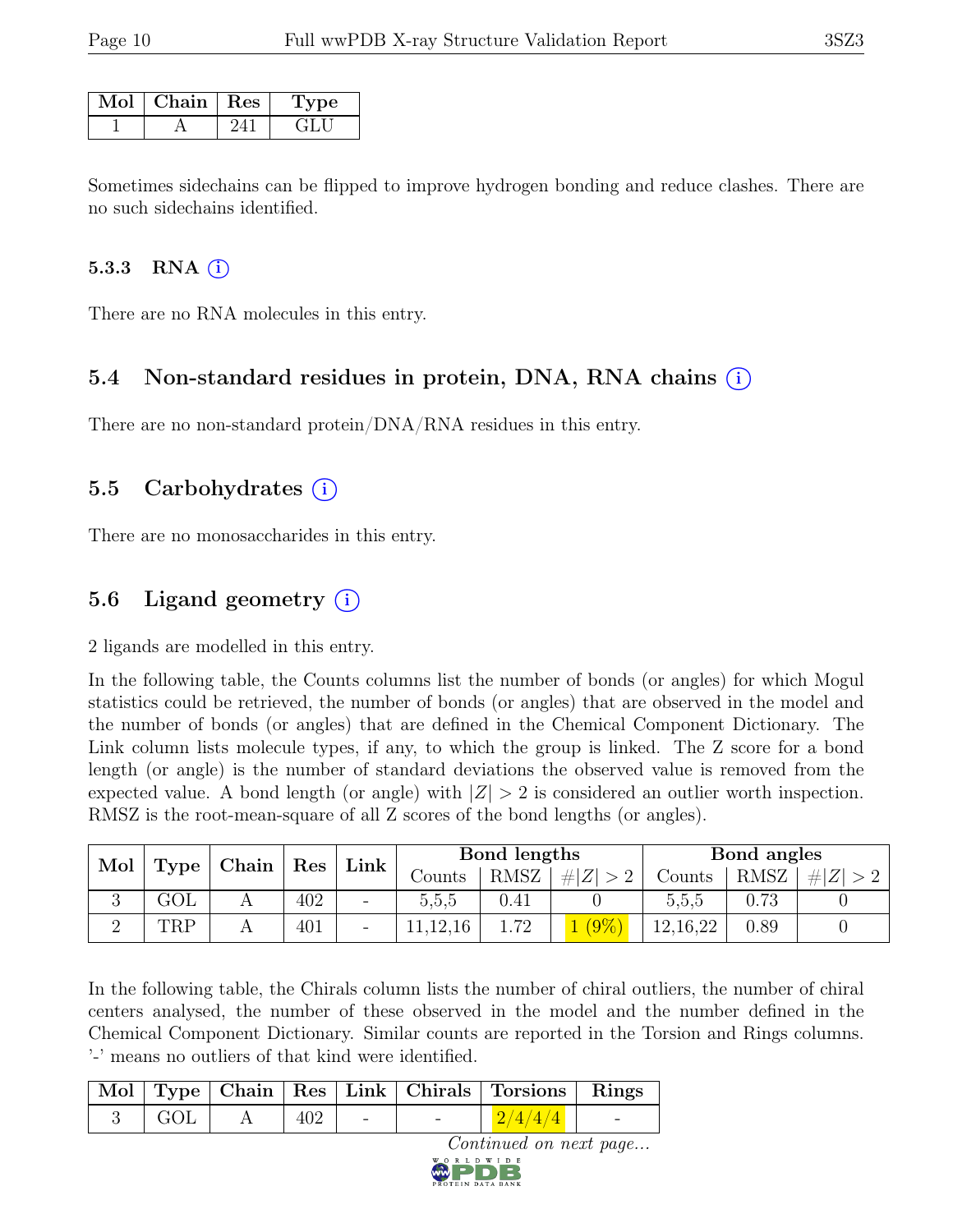Continued from previous page...

|            |     |  | Mol Type   Chain   Res   Link   Chirals   Torsions   Rings |  |
|------------|-----|--|------------------------------------------------------------|--|
| <b>TRP</b> | 401 |  | $1/2/2/8$   $0/2/2/2$                                      |  |

All (1) bond length outliers are listed below:

|  |  |                          | $\mid$ Mol $\mid$ Chain $\mid$ Res $\mid$ Type $\mid$ Atoms $\mid$ Z $\mid$ Observed(A) $\mid$ Ideal(A) $\mid$ |      |
|--|--|--------------------------|----------------------------------------------------------------------------------------------------------------|------|
|  |  | $-401$ TRP CB-CG $-4.93$ | 1.45                                                                                                           | 1.51 |

There are no bond angle outliers.

There are no chirality outliers.

All (3) torsion outliers are listed below:

| $Mol$   Chain   Res   Type |     |      | Atoms                |
|----------------------------|-----|------|----------------------|
|                            | 401 | TRP  | $\vert$ CA-CB-CG-CD2 |
|                            | 402 | GOL. | $C1-C2-C3-O3$        |
|                            | 402 | GOL  | $O2-C2-C3-O3$        |

There are no ring outliers.

1 monomer is involved in 4 short contacts:

|  |           | Mol   Chain   Res   Type   Clashes   Symm-Clashes |
|--|-----------|---------------------------------------------------|
|  | $401$ TRP |                                                   |

### 5.7 Other polymers (i)

There are no such residues in this entry.

### 5.8 Polymer linkage issues  $(i)$

There are no chain breaks in this entry.

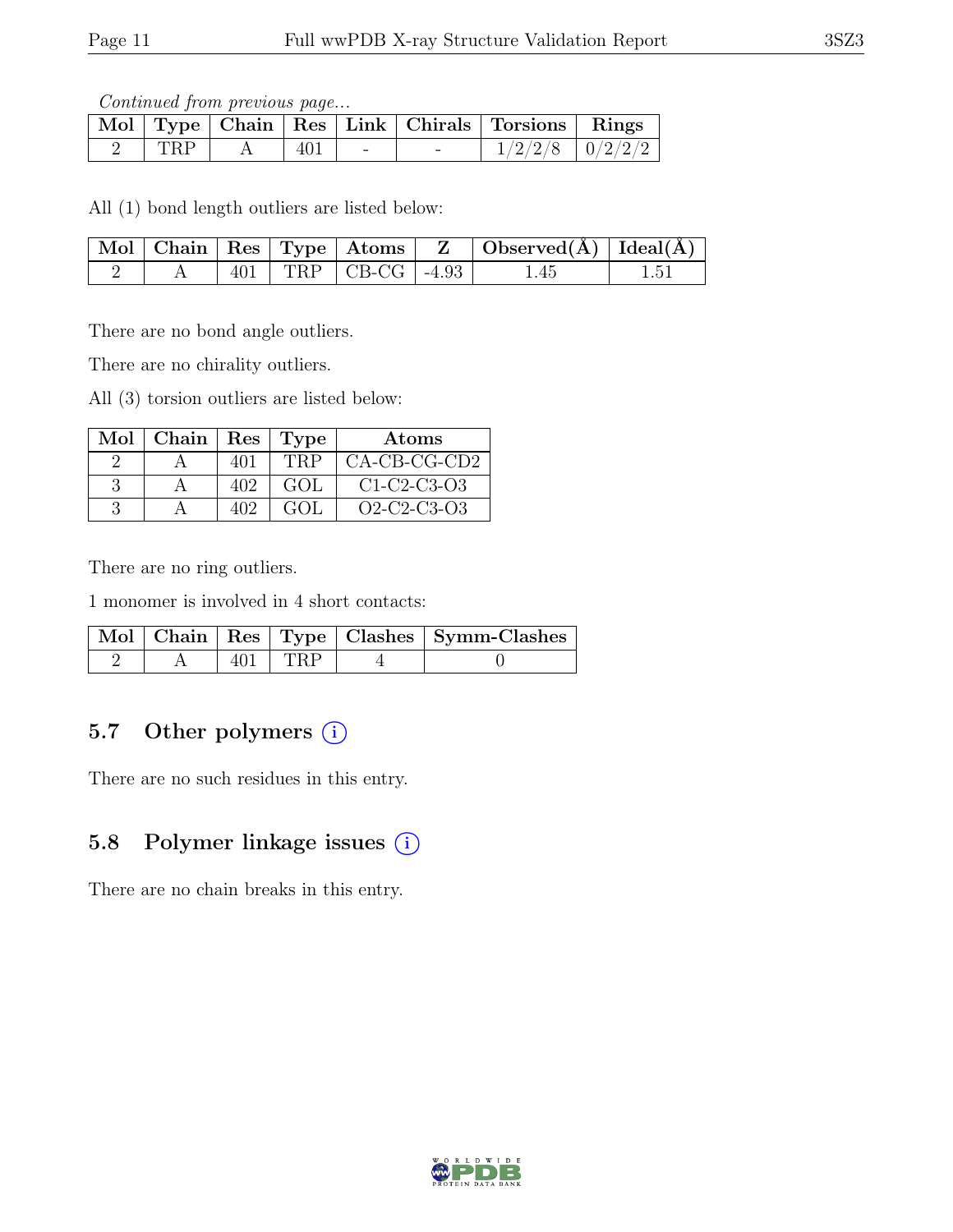## 6 Fit of model and data  $(i)$

## 6.1 Protein, DNA and RNA chains (i)

In the following table, the column labelled ' $\#\text{RSRZ}>2$ ' contains the number (and percentage) of RSRZ outliers, followed by percent RSRZ outliers for the chain as percentile scores relative to all X-ray entries and entries of similar resolution. The OWAB column contains the minimum, median, 95th percentile and maximum values of the occupancy-weighted average B-factor per residue. The column labelled 'Q< 0.9' lists the number of (and percentage) of residues with an average occupancy less than 0.9.

| Mol   Chain | Analysed       | ${ <\hspace{-1.5pt} \mathrm{RSRZ}\hspace{-1.5pt}>}$ | $\#\text{RSRZ}\text{>2}$                   | $\vert$ OWAB(Å <sup>2</sup> ) $\vert$ Q<0.9 |  |
|-------------|----------------|-----------------------------------------------------|--------------------------------------------|---------------------------------------------|--|
|             | 341/341 (100%) | 0.41                                                | 23 (6%)   17   19   11, 19, 41, 56 $\vert$ |                                             |  |

All (23) RSRZ outliers are listed below:

| Mol            | $\overline{\text{Chain}}$ | Res              | ${\rm \bf Type}$        | <b>RSRZ</b>      |
|----------------|---------------------------|------------------|-------------------------|------------------|
| $\mathbf{1}$   | $\mathbf{A}$              | 117              | <b>TYR</b>              | 6.1              |
| $\overline{1}$ | $\overline{A}$            | 118              | $\overline{\text{ALA}}$ | 5.7              |
| $\overline{1}$ | $\overline{A}$            | 116              | $\overline{\text{ARG}}$ | $\overline{5.5}$ |
| $\overline{1}$ | $\overline{A}$            | $-2$             | <b>SER</b>              | $5.3\,$          |
| $\overline{1}$ | $\overline{A}$            | $\overline{171}$ | $\overline{\text{GLU}}$ | $\overline{3.9}$ |
| $\overline{1}$ | $\overline{A}$            | 149              | <b>ASP</b>              | $3.6\,$          |
| $\mathbf{1}$   | $\overline{A}$            | 14[A]            | <b>GLY</b>              | 3.4              |
| $\overline{1}$ | $\overline{A}$            | 240              | <b>VAL</b>              | 3.2              |
| $\overline{1}$ | $\overline{A}$            | 148              | <b>SER</b>              | 3.0              |
| $\overline{1}$ | $\overline{A}$            | 15[A]            | $\overline{\text{GLU}}$ | $\overline{3.0}$ |
| $\overline{1}$ | $\overline{A}$            | $\overline{0}$   | <b>ALA</b>              | 2.9              |
| $\overline{1}$ | $\overline{A}$            | 170              | $\overline{\text{PRO}}$ | $2.9\,$          |
| $\overline{1}$ | $\overline{A}$            | 112              | <b>ASP</b>              | 2.9              |
| $\overline{1}$ | $\overline{A}$            | 120              | <b>ASP</b>              | 2.8              |
| $\overline{1}$ | $\overline{A}$            | 241              | $\overline{\text{GLU}}$ | $2.6\,$          |
| $\overline{1}$ | $\overline{A}$            | 204              | <b>ASP</b>              | 2.6              |
| $\overline{1}$ | $\overline{A}$            | 119              | $\overline{\text{ASN}}$ | $\overline{2.6}$ |
| $\overline{1}$ | $\overline{A}$            | 273              | <b>MET</b>              | 2.6              |
| $\overline{1}$ | $\overline{A}$            | $-1$             | <b>ASN</b>              | $2.5\,$          |
| $\overline{1}$ | $\overline{A}$            | $\overline{230}$ | <b>ALA</b>              | 2.3              |
| $\overline{1}$ | $\overline{A}$            | 13[A]            | <b>SER</b>              | 2.3              |
| $\overline{1}$ | $\overline{A}$            | $\overline{203}$ | <b>ASP</b>              | $\overline{2.2}$ |
| $\overline{1}$ | $\overline{A}$            | 228              | <b>THR</b>              | 2.1              |